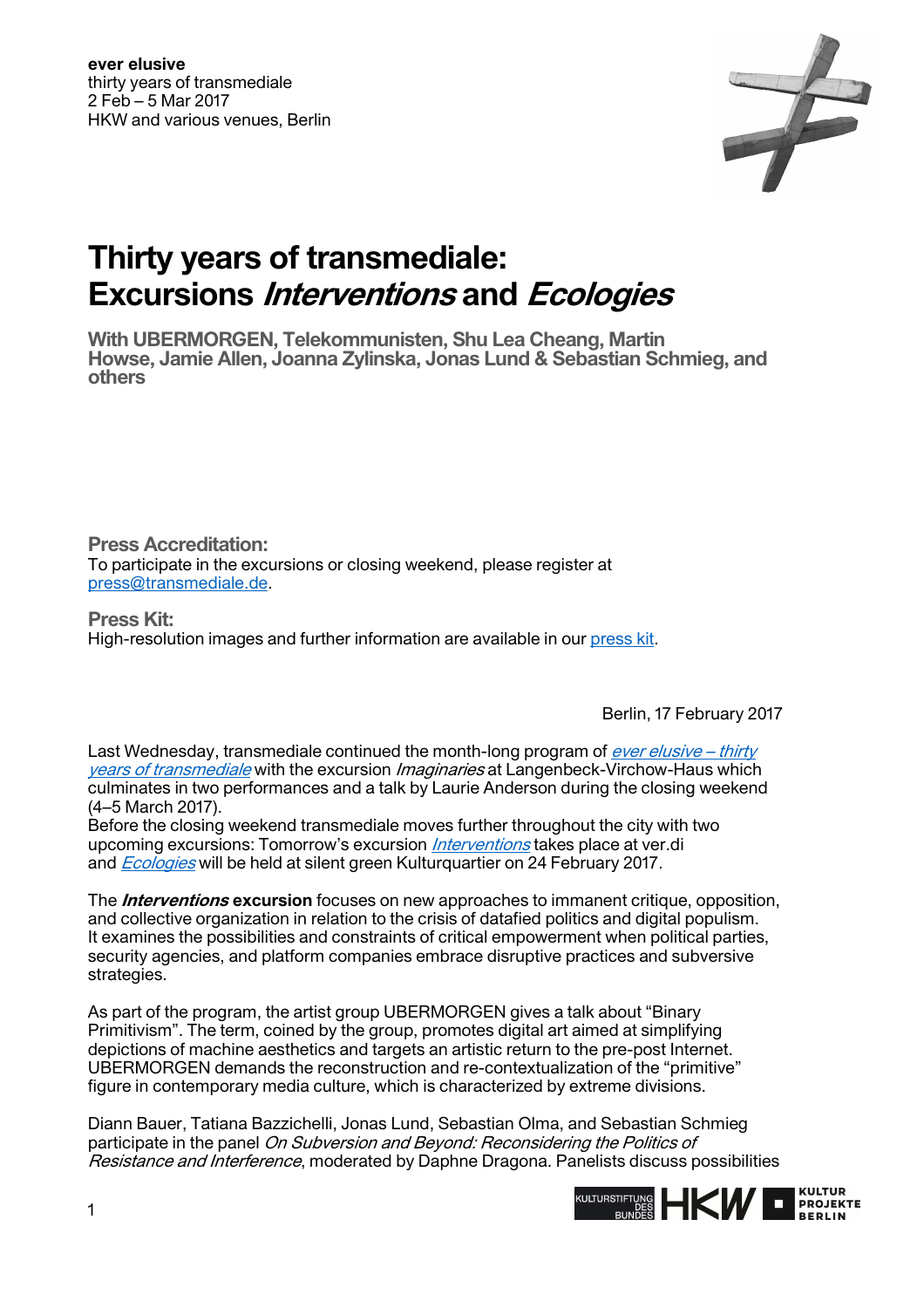

for intervening in current political systems and pre-existing infrastructures, starting with interpretations of terms like subversion and disruption—once connected to artistic practice, as well as network research and hacktivism, they have now become integral parts of economic models, and the rise of digital populism.

The evening ends with a delegate assembly within the framework of the Telekommunist International, commemorating the 100-year anniversary of the Putilov Strike in 1917 and the subsequent Russian Revolution. The Telekommunisten, a Berlin-based collective whose work investigates the political economy of communications technology, will engage attendees with the 100 year old vision in order to develop a new social agenda for the next 100 years.

**Excursion: Interventions**, ver.di, Paula-Thiede-Ufer 10, 10179 Berlin 18 February 2017 With Tatiana Bazzichelli, Željko Blaće, Daphne Dragona, Baruch Gottlieb & Dmytri Kleiner (Telekommunisten), Seda Gürses, Laboria Cuboniks, Jonas Lund & Sebastian Schmieg, Ewa Majewska, Diana McCarty, Gavin Mendel-Gleason, Sebastian Olma, Daniel Tirado, and UBERMORGEN

More about the Interventions program [here.](https://2017.transmediale.de/festival/2017/program/excursion-2)

For the **excursion Ecologies** on 24 February 2017, transmediale moves to silent green Kulturquartier. The event features new artistic research into messy, disperse ecologies, which characterize planetary life, as it is re-constructed in flows of data, capital, and natural resources. In order to make the underlying planetary systems more tangible, the micro- and macro-political will be connected and the problematics of scale are brought to the foreground through talks, installations, a performance, and a workshop. The program also deals with the resource heavy realities of technology, its impact on the earth from a geological "deep time" perspective, and looks at new approaches to earth's native media such as mushrooms and rocks.

## On view at silent green are two installations:

In their art project T-Shroom, Katrina Neiburga and Art bureau OPEN promote the symbolic values of the tea-mushroom, better known as kombucha—a bacterial organism producing fermented teas ranked among traditional drinks of the Baltic states and Russia for more than a century. In 1999, Latvian artists smuggled a t-shroom over the border of Sweden as an alleged Eastern European refugee, endangered in its homeland by the invasion of global soft drink brands like Coca-Cola.

In the biotechnologically responsive installation *Mycophone unison*, Saša Spačal, Mirjan Švagelj, and Anil Podgornik theorize that the human body can no longer be seen as a unified entity due to its plurality of microorganisms such as bacteria, fungi, and archaea. The artwork takes the form of a celestial map, serving as a navigation tool for exploring this multiplicity.

Jamie Allen and Martin Howse from the artist group Shift Register will host another program workshop. In the light of the shifts between industrialized capitalism and the knowledge afforded by techno-science, the group's project maps human activities on earth, and registers indicators as ambiguous negotiations and signposts of planetary exhaustion. Their